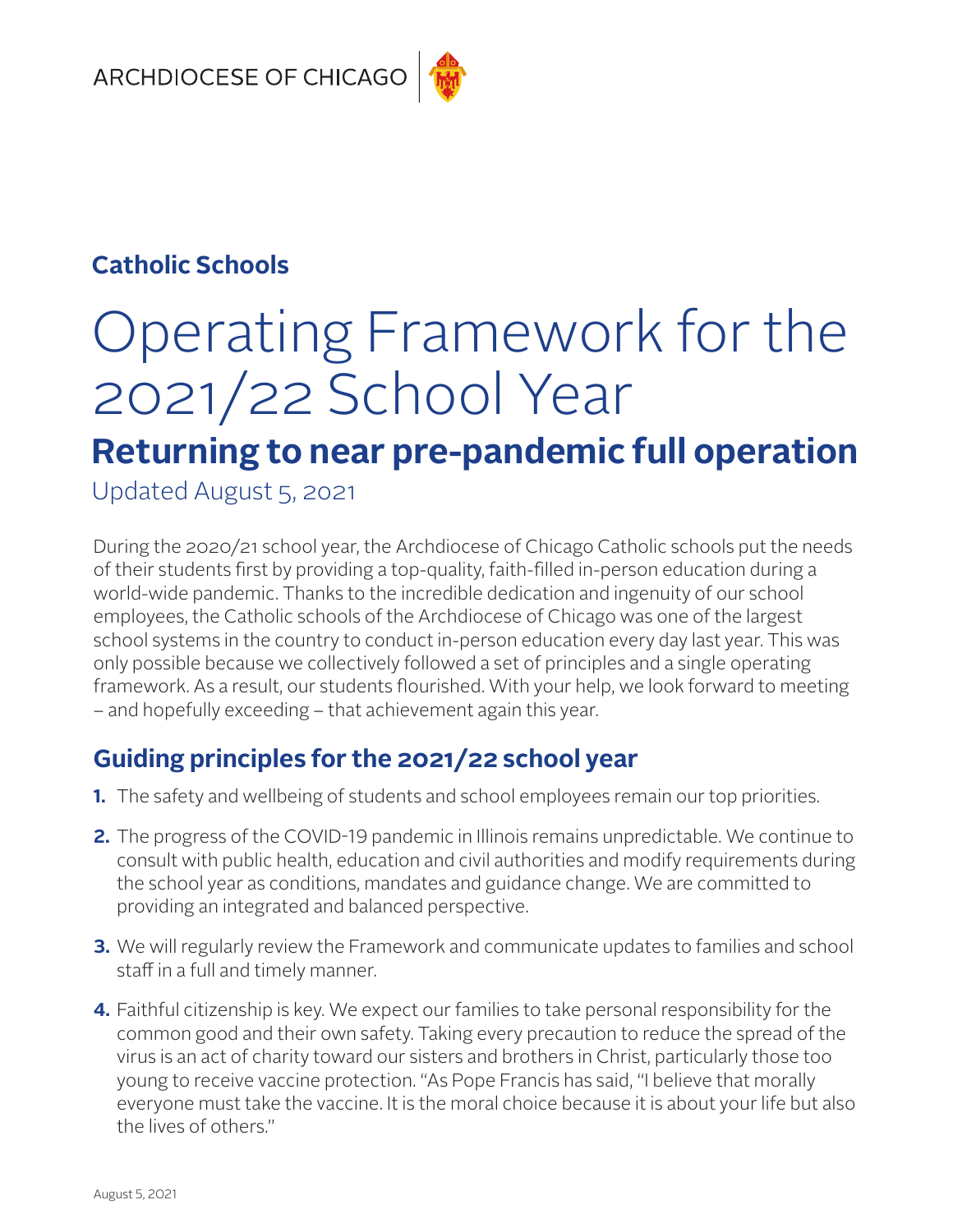#### **Framework Details**

*The Archdiocese of Chicago and the Office of Catholic Schools reserve the right to modify these guidelines.*

#### **Masking**

Given the new evidence on the COVID-19 Delta variant and the rising infection and hospitalization rates, the **State of Illinois has mandated the wearing of masks indoors for all school personnel and Pre-K through grade 12 students regardless of vaccination status**. This guidance is consistent with that of the Centers for Disease Control and Prevention (CDC) and the American Academy of Pediatrics. Both have updated their guidance to recommend universal indoor masking in school buildings for people over the age of 2 regardless of vaccination status. While we recognize that the preference of some of our staff and families is for masks to be optional for vaccinated individuals, we will follow mandates and guidance in force.

#### Therefore:

- •**In keeping with State of Illinois mandates and with the recommendations of public health authorities, we will start the school year requiring masks for all individuals while inside school buildings, regardless of vaccination status.**
- As conditions improve across our regions and the mandates and guidance of civil authorities and public health agencies allow, we will regularly evaluate whether to continue to require masks for all individuals in our schools.
- We know many parents and teachers have expressed a preference for masks to be optional for those who are vaccinated. When conditions allow, our preference is to transition to a policy under which vaccinated individuals will not be required to wear a mask indoors.

This strategy will help us monitor whether our return to near pre-pandemic operations is working. It is also important to note that masking at the start of the school year while removing other mitigations is an important safeguard for high-risk faculty and staff – further protecting those who performed so heroically this past school year.

Please note the following guidance on masking requirements for schools:

- Students and staff who are masked and three feet from a confirmed case indoors are not considered close contacts in the new CDC guidance. Therefore, consistent and correct mask use will drastically reduce the number of students and staff needing to quarantine. Under these new guidelines, only the positive case should need to quarantine.
- No masks are required outdoors, regardless of vaccination status.

#### **Returning to near pre-pandemic full operation**

The following may return to near-pre-pandemic full operations with adherence to guidance outlined in the rest of this framework:

- Classrooms arranged without cohorting
- School Masses, assemblies, fundraisers, etc.
- Lunch schedule and service
- Restrooms
- Library, science and computer labs
- Lockers
- Traffic flow through school corridors
- Sharing of materials (e.g., crayons, markers, math manipulatives, etc.)
- Parent–Teacher conferences
- School volunteers are permitted, regardless of their individual vaccination status; volunteers should follow mask guidelines.
- All extra-curricular activities, athletics, theater, music, clubs, field trips, etc.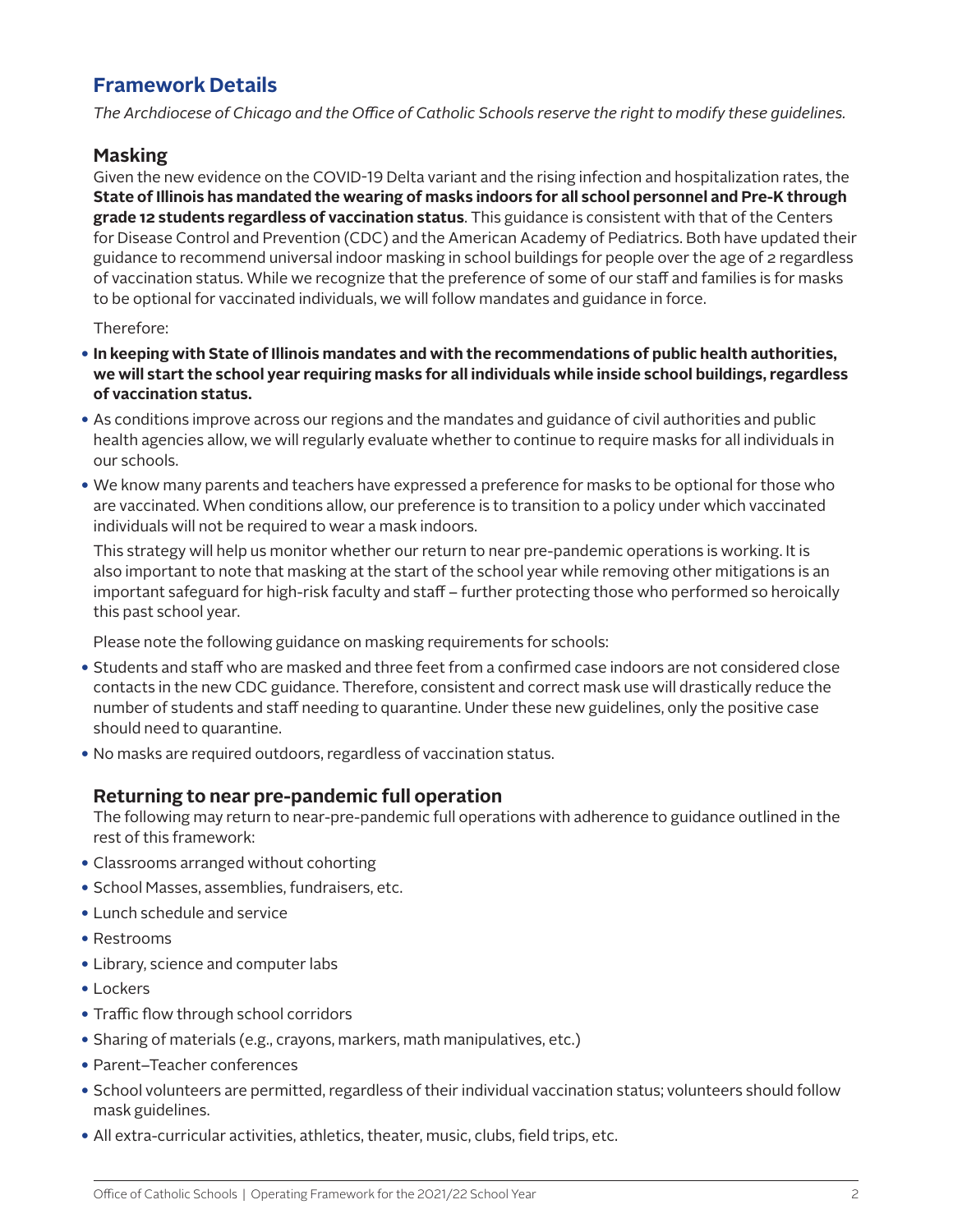- Before- and after-care programs (these and all other programs will follow all prescribed guidance outlined in this framework)
- No pandemic-related arrival and departure requirements (wellness checks, such as the M-A-T-H procedure, staggered drop-off/pick-up schedules, or dedicated entrance/exit doors)

#### **Vaccinations**

#### **All eligible students, teachers and staff are strongly encouraged to be vaccinated against COVID-19 as an act of Charity.**

- Fully vaccinated individuals who have 1.) been in close contact with someone who has COVID-19 and 2.) are asymptomatic are not required to quarantine. Proof of vaccination will be required to avoid quarantines.
- Fully vaccinated people are required to isolate if they test positive.
- When we shift to a mask optional policy for vaccinated individuals, proof of vaccination will be required to allow individuals to remove masks and prevent an unmasked individual from being quarantined. We recommend gathering proof of vaccination with your start-of-school paperwork to allow for a seamless transition to a mask optional policy when conditions warrant. Proof of vaccinations must be gathered and stored using the same process as all student medical records.

## **Physical Distancing and Classroom Seating**

It is important to maintain three feet of physical distancing wherever possible (classrooms, assemblies, Mass, etc.). Specifically:

- Classrooms:
	- Arrangement of desks should allow for three feet physical distancing whenever possible from center point of chair to center point of chair; however, distancing and furniture placement should not inhibit best academic practices.
	- ͂ Group tables and other furniture arrangements can be used; there is no longer a requirement that students all face the same direction.
	- Use of rugs and area carpets is permissible.
	- Seating charts should be maintained in all classrooms in the event they are needed for contact tracing purposes.
- Lunch period:
	- When eating inside, schools should strive to achieve as much physical distancing between students as possible, although students no longer need to face in the same direction. When space and weather permits, have the students eat outside to reduce the risk of transmission.
	- Use staggered lunch schedules when possible to allow for greater physical distancing.

## **Hygiene**

Good respiratory and hand hygiene must be practiced by all individuals. To help them comply with good practices:

- Hand sanitizer should be readily available in all classrooms, offices and common areas and regular use should be strongly encouraged.
- Staff and students should use hand sanitizer every time they enter a room.
- All students and staff should be regularly encouraged to practice good respiratory and hand hygiene (covering coughs and sneezes, frequent hand washing and use of hand sanitizer).
- Water bottles should be used instead of drinking directly from water fountains.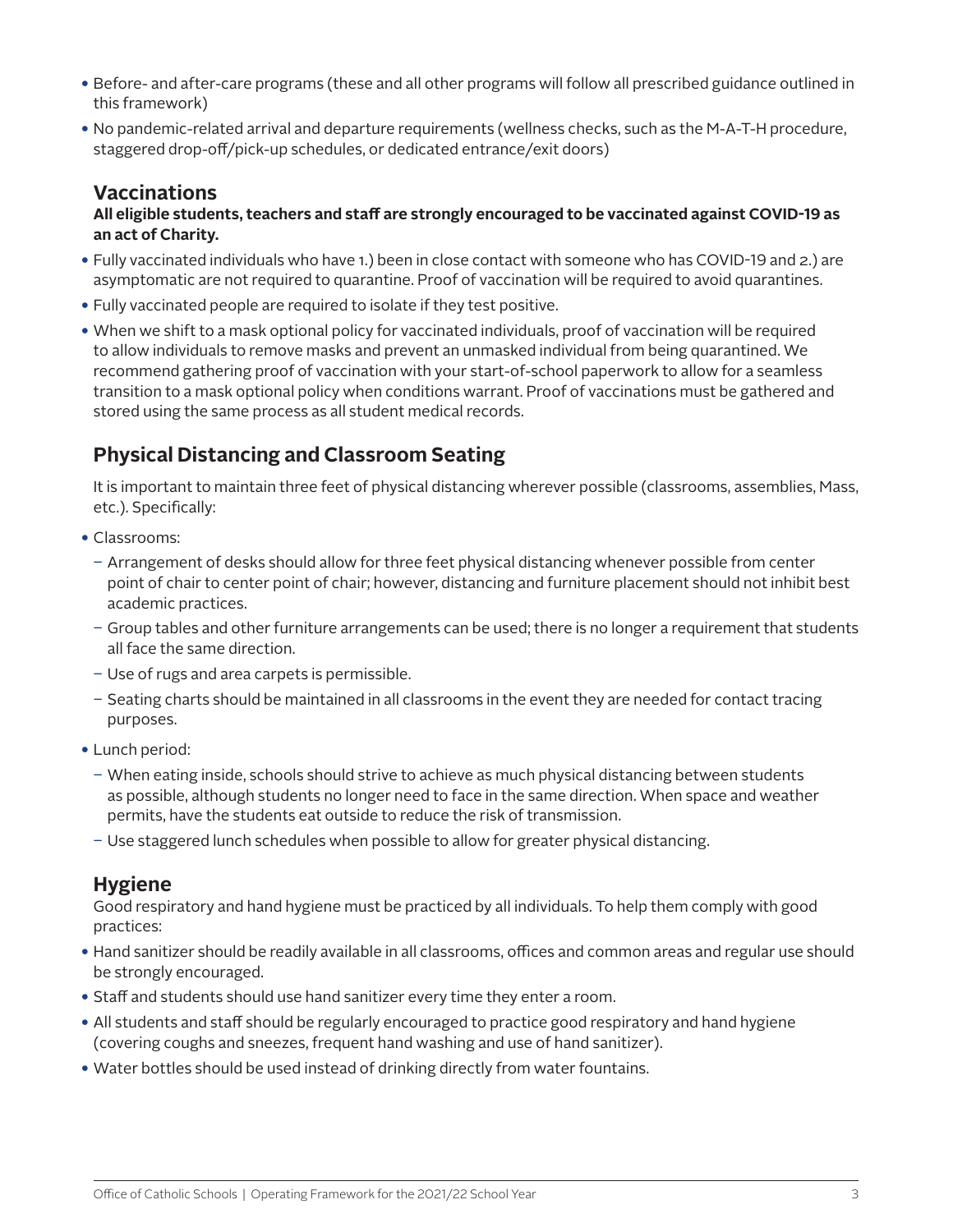#### **Ventilation**

Improvements made to ventilation systems will help reduce COVID-19 and other disease transmission. When safe/practical to do so:

- Open windows and doors to promote cross ventilation.
- Place fans as close as possible to open windows or doors (blowing out) to promote ventilation.
- Use portable air purifiers whenever opening windows is not feasible and/or there is not a filtered, central HVAC system.

## **Daily Cleaning**

Proper cleaning and disinfection, including wiping down desks and high traffic areas at least once a day will help reduce the presence and spread of any germs.

## **Outdoor Instruction / Activities**

The risk of transmission is considerably lower outdoors than indoors. Whenever possible, consider using outdoor spaces for classes, lunch or other activities.

## **Safety Protocol Signage**

Other than mask reminders, no safety/protocol posters or decals will be distributed this school year.

- 2020/21 posters should be removed if they are no longer relevant (i.e., the M-A-T-H signs, etc.).
- Floor decals can remain as physical distancing is always a good idea.
- Directional arrows denoting one-way traffic can be removed.
- Plastic partitions can be removed; however, they may be retained in school offices if preferred by staff.

#### **Isolation and Quarantine Procedures**

All individuals must remain at home when sick or experiencing any symptoms to minimize the chance of spreading COVID-19 or other germs and viruses. Specific to COVID-19 quarantines:

#### **Symptomatic or COVID-19 Positive Individuals**

- All symptomatic individuals must remain home, regardless of vaccination status. Families are obligated to report COVID-19 diagnoses, or close contact cases, to their school office
- •If symptoms last longer than 24 hours, an individual must receive a negative COVID-19 test or alternative medical diagnosis prior to returning to school.
- Any individual who tests positive for COVID-19 must isolate for 10 days from the date symptoms first appeared or the date of a positive test result.

#### **Quarantine Procedures for Close Contacts**

- Students/faculty/staff who are masked and maintain three feet of physical distancing from the positive individual do not need to quarantine.
- Vaccinated students/faculty/staff do not need to quarantine if they are asymptomatic.
- Unvaccinated students/faculty/staff who are close contacts to positive **household members**, including siblings, must quarantine.
- There is no longer a need for the Catholic grade school to notify the high school of a sibling of a confirmed positive case – this will be the responsibility of the parent/legal guardian.

Quarantine guidelines continue to be fluid and we expect to issue updated guidance closer to the start of the school year.

All close contacts of presumed COVID-positive persons and those cases confirmed COVID-19 positive must be reported by the school via an **updated** Intake Form (new form available August 9, 2021) to the Archdiocesan Case Management Team, who will conduct the contact tracing and report the case to the local health authorities.